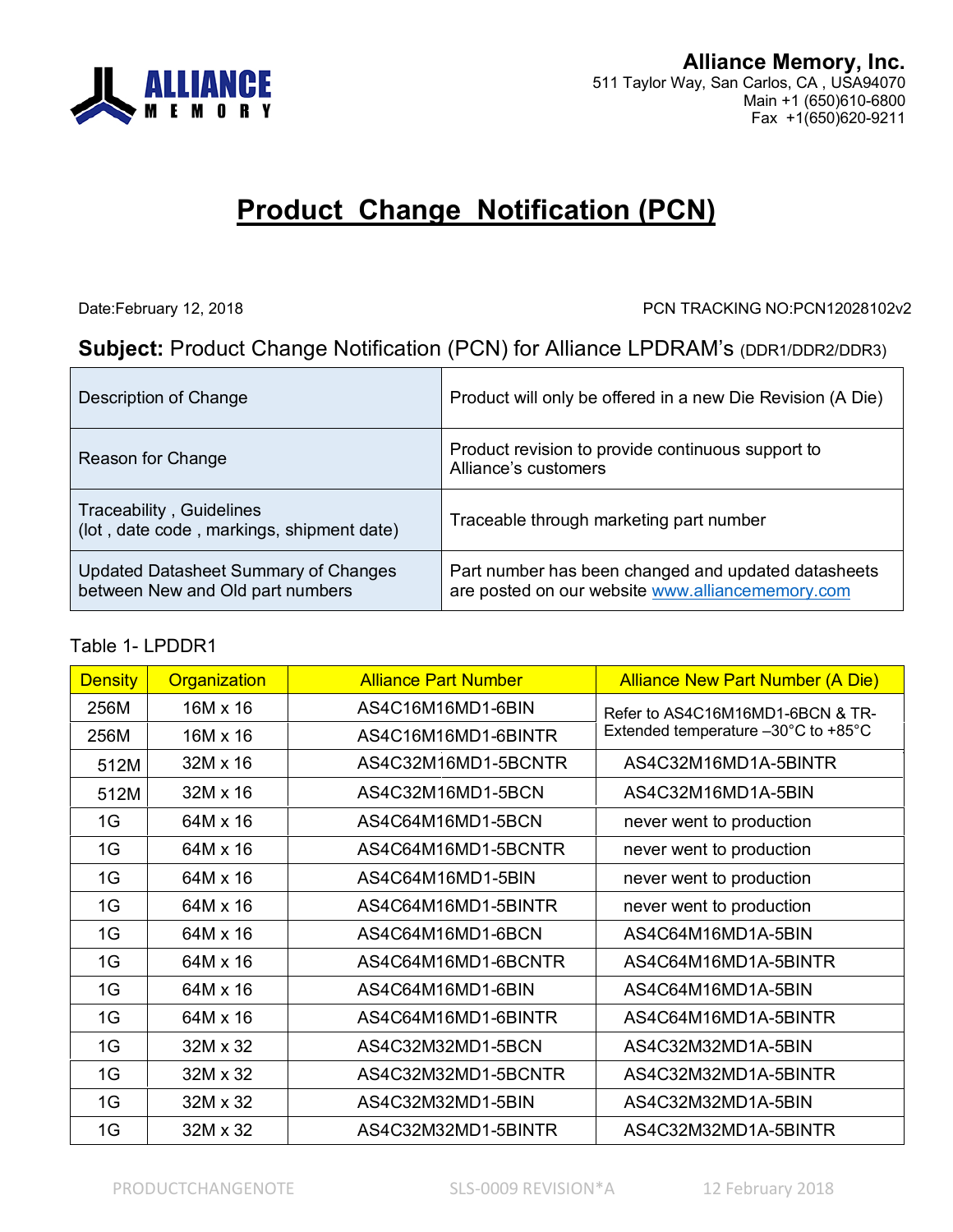

#### Table 2 – LPDDR2

| <b>Density</b> | Organization | <b>Alliance Part Number</b>                   | <b>Alliance New Part Number (A Die)</b>                                           |
|----------------|--------------|-----------------------------------------------|-----------------------------------------------------------------------------------|
| 1G             | 64Mx16       | AS4C64M16MD2-25BCN                            | AS4C64M16MD2A-25BCN                                                               |
| 1G             | 64Mx16       | AS4C64M16MD2-25BCNTR<br>AS4C64M16MD2A-25BCNTR |                                                                                   |
| 1G             | 32Mx32       | AS4C32M32MD2-25BCN                            | AS4C32M32MD2A-25BCN                                                               |
| 1G             | 32Mx32       | AS4C32M32MD2-25BCNTR                          | AS4C32M32MD2A-25BCNTR                                                             |
| 2G             | 128Mx16      | AS4C128M16MD2-25BCN                           | AS4C128M16MD2A-25BCN                                                              |
| 2G             | 128Mx16      | AS4C128M16MD2-25BCNTR                         | AS4C128M16MD2A-25BCNTR                                                            |
| 2G             | 64Mx32       | AS4C64M32MD2-25BCN                            | AS4C64M32MD2A-25BCN                                                               |
| 2G             | 64Mx32       | AS4C64M32MD2-25BCNTR                          | AS4C64M32MD2A-25BCNTR                                                             |
| 4G             | 128Mx32      | AS4C128M32MD2-18BCN                           | AS4C128M32MD2A-25BIN                                                              |
| 4G             | 128Mx32      | AS4C128M32MD2-18BCNTR                         | AS4C128M32MD2A-25BINTR                                                            |
| 4G             | 128Mx32      | AS4C128M32MD2-18BIN                           | AS4C128M32MD2A-18BIN                                                              |
| 4G             | 128Mx32      | AS4C128M32MD2-18BINTR                         | AS4C128M32MD2A-18BINTR                                                            |
| 8G             | 256Mx32      | AS4C256M32MD2-18BCN                           | No Replacement available - no plan as of 11 Feb 18<br>still under investigation - |
| 8G             | 256Mx32      | AS4C256M32MD2-18BCNTR                         | No Replacement available - no plan as of 11Feb18<br>- still under investigation - |
| 8G             | 256Mx32      | AS4C256M32MD2-18BIN                           | No Replacement available - no plan as of 11Feb18<br>- still under investigation - |
| 8G             | 256Mx32      | AS4C256M32MD2-18BINTR                         | No Replacement available - no plan as of 11Feb18<br>- still under investigation - |

### Table 3 – LPDDR3

| <b>Density</b> | <b>Organization</b> | Alliance Part Number  | Alliance New Part Number (A Die)                                                  |
|----------------|---------------------|-----------------------|-----------------------------------------------------------------------------------|
| 16G            | 512Mx32             | AS4C512M32MD3-15BCN   | No Replacement available - no plan as of 11Feb18<br>- still under investigation - |
| 16G            | 512Mx32             | AS4C512M32MD3-15BCNTR | No Replacement available - no plan as of 11Feb18<br>- still under investigation - |

#### **Any orders after February 12 th , 2018 are Non-cancelable / Non-Returnable and cannot be changed. Products cannot be returned in stock rotation after the Last Time Buy Date 30th April, 2018**

| Last Time Buy Date        | $30th$ April, 2018          |
|---------------------------|-----------------------------|
| Last Time Ship Date       | 30 <sup>th</sup> June, 2018 |
| Sample Available Date     | Q1.2018                     |
| <b>PCN Effective Date</b> | 12 February, 2018           |